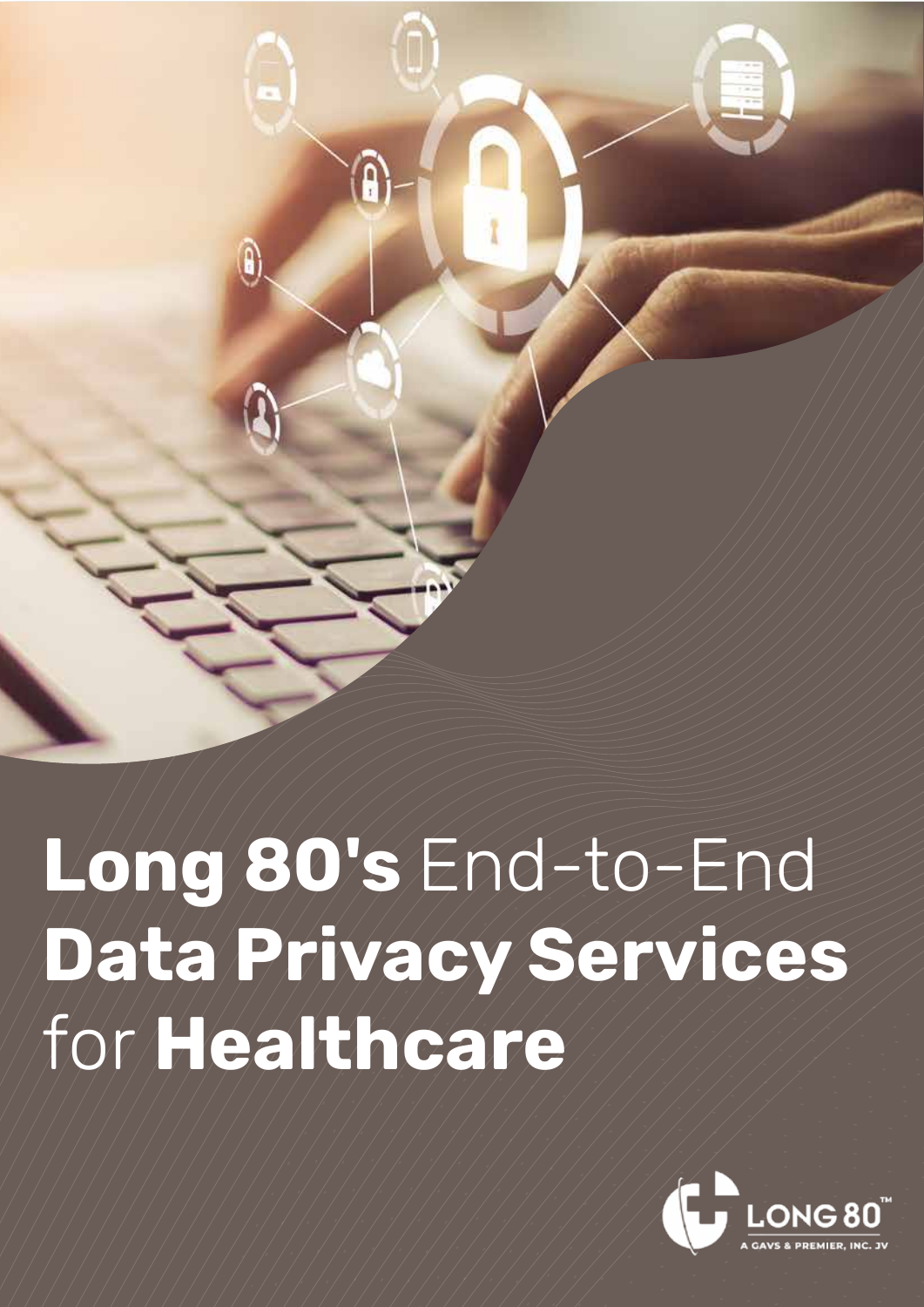Data privacy has always been important but is now being taken more seriously than ever before. With an increasing number of data privacy and data protection regulations across the globe, we are observing a worldwide trend of organizations trying to adopt a multiregional compliance strategy for consumer privacy and personal data security. Some key regulations that global players are required to comply with are the European Union's General Data Protection Regulation (GDPR), the California Consumer Privacy Act (CCPA), Canada's Personal Information Protection and Electronic Documents Act (PIPEDA), among many others. Global businesses cannot afford to ignore these stringent privacy laws and regulations.

# Need for a Multiregional Compliance Strategy





As organizations adapt to growing regulations across the globe, Long 80 has developed robust privacy programs for better scale and performance as well as tighter budgets.

Here we explore how to reduce the risks of data loss and data misuse, while improving compliance with data privacy regulations such as GDPR, HIPAA, CCPA, and FINRA. We also address what it takes to implement a data privacy solution, highlighting the benefits of a properly deployed data-centric solution.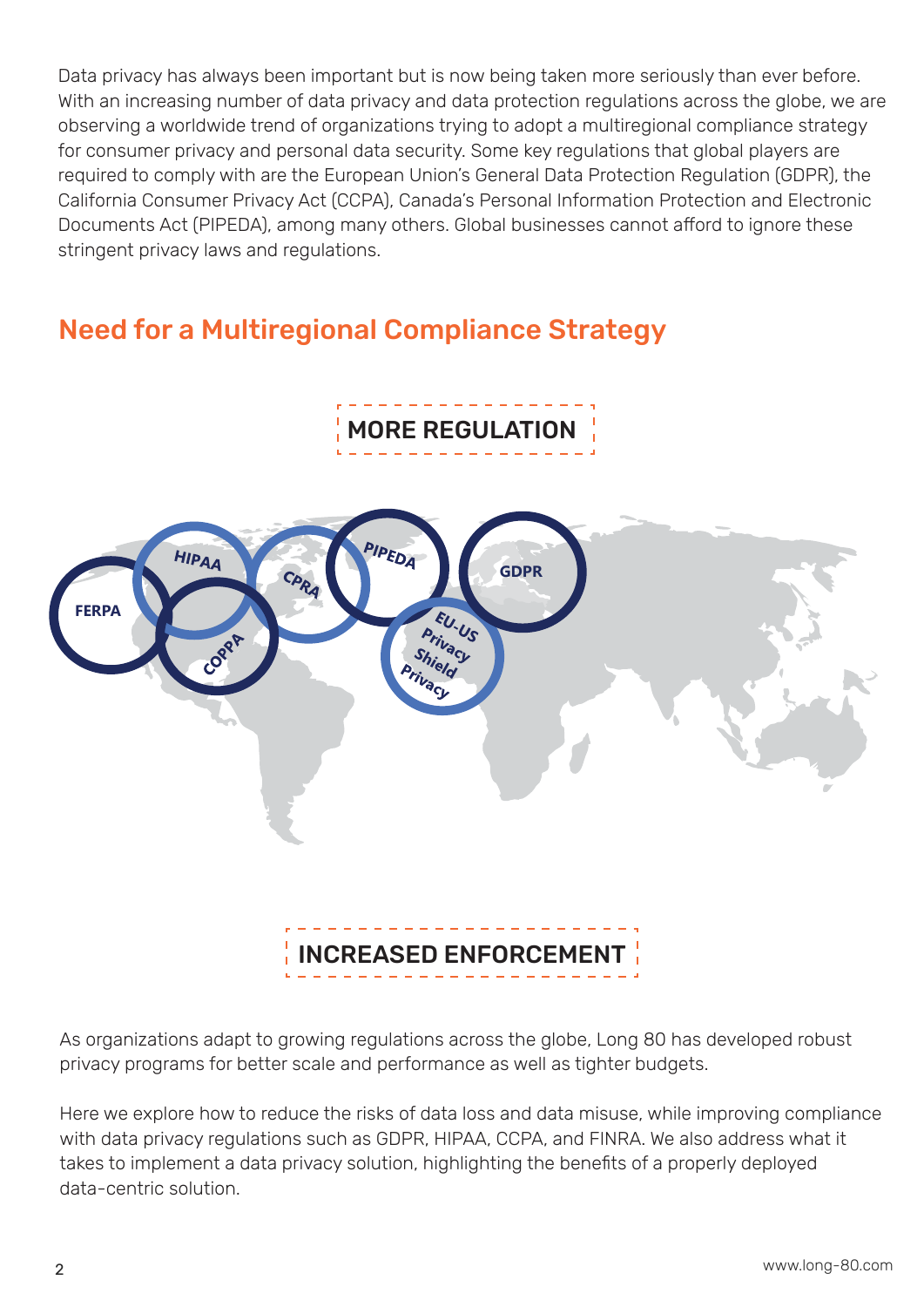# Data Privacy in Healthcare

The healthcare industry is expected to spend around \$65 billion on cyber security between 2017 and 2021. They are also bound by various data privacy regulations such as HIPAA to protect sensitive patient information. While in general the number of cyberattacks is on the rise, healthcare organizations are prime targets because of the availability of huge volumes of valuable sensitive data.

# The Problem Statement

- Increased use of electronic health record systems increases security risk  $\mathop{\mathbb{H}}$
- Significant rise in ransomware attacks and phishing emails þ
- New compliance legislations like CCPA & GDPR increase provider costs  $\mathbb{P}$
- Handling business associate agreements has increased in complexity  $\mathbb{H}$
- Increased adoption of cloud and mobile technologies has expanded the threat perimeter  $\frac{1}{2} \mathbb{P}^2$
- Outdated technology in hospitals makes compliance harder  $\mathbb{P}$
- The stringent regulatory landscape is constantly evolving  $\mathbb{P}$



## Enhanced mobility and collaboration

- . Increased threat exposure
- Greater risk
- Evolving threats



#### Data leaks and targeted attacks

- Increased costs
- Creater risk Out-of-date defenses<br>- Evolving threats Evolving threats Evolving threats Evolving threats Evolving threats Evolving threats Theorem Theorem Theorem Theorem Theorem Theorem Theorem Out-of-date defenses . . .
	- Gut of date defense<br>• Eroding patient trust



## Compliance regulations

- Increased scrutiny
- Complex regulations
- Legal implications

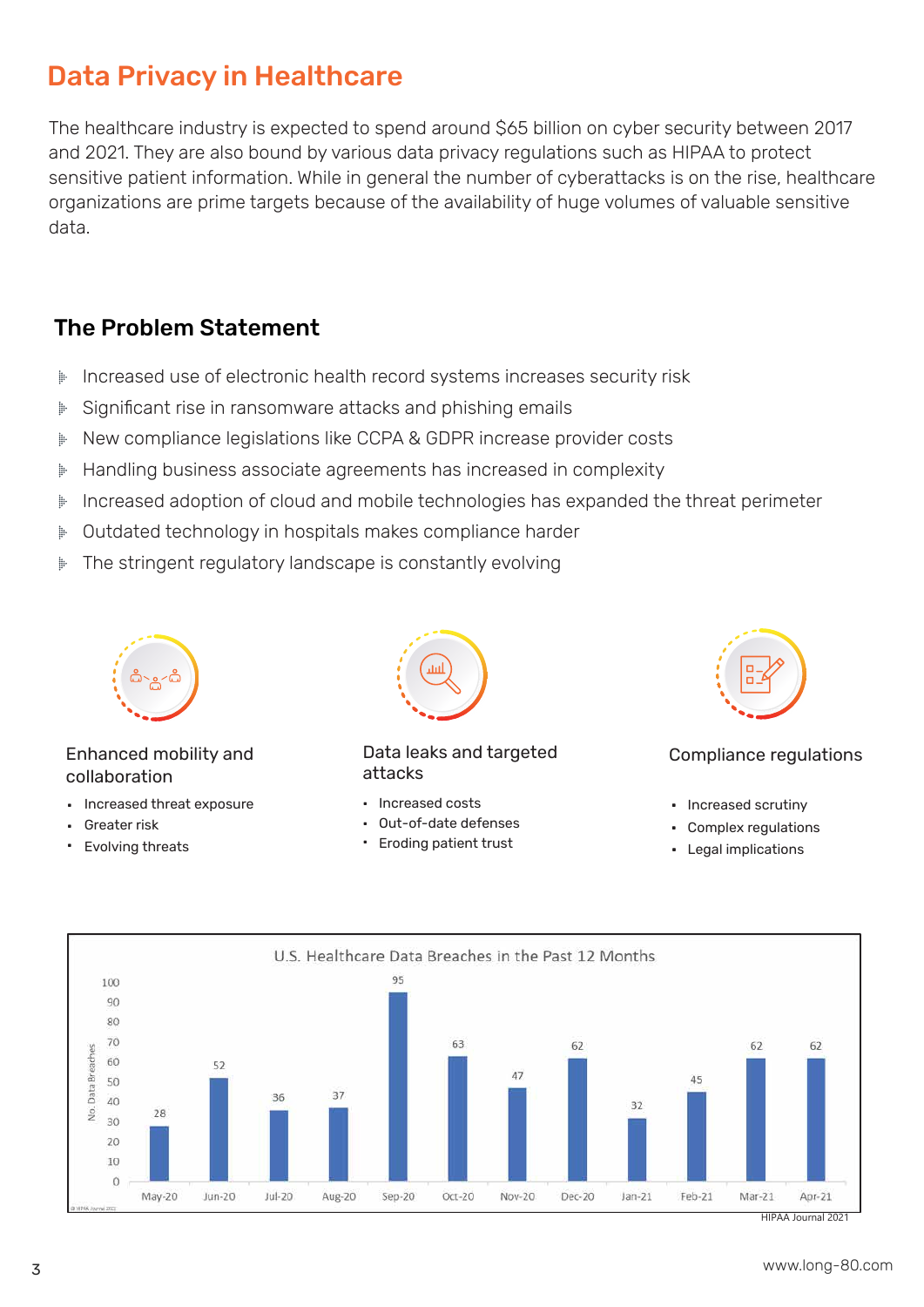Data breaches can cause these companies to be in violation of regulations such as HIPAA, which in turn leads to a host of consequences ranging from financial penalties, loss of customer trust, and even criminal penalties.

# Common Challenges in Healthcare Data Privacy

With the rapid adoption of EHRs, serious issues in patient privacy protection need to be quickly addressed: gaps in legislation, lack of trust in the system, and lack of patient control over their electronic data. Federal legislations such as HIPAA and HITECH Act seek to safeguard Protected Health Information (PHI). A common concern in the healthcare industry is HIPAA violations. The good news is that cyber security platforms can be easily configured to support HIPAA security and privacy requirements.



- reported data breaches
- . 18% of teaching hospitals reported that they have experienced a data breach
- of at least five million records in the next year
- By the end of 2021, security breaches . would have cost \$6 trillion dollars for healthcare companies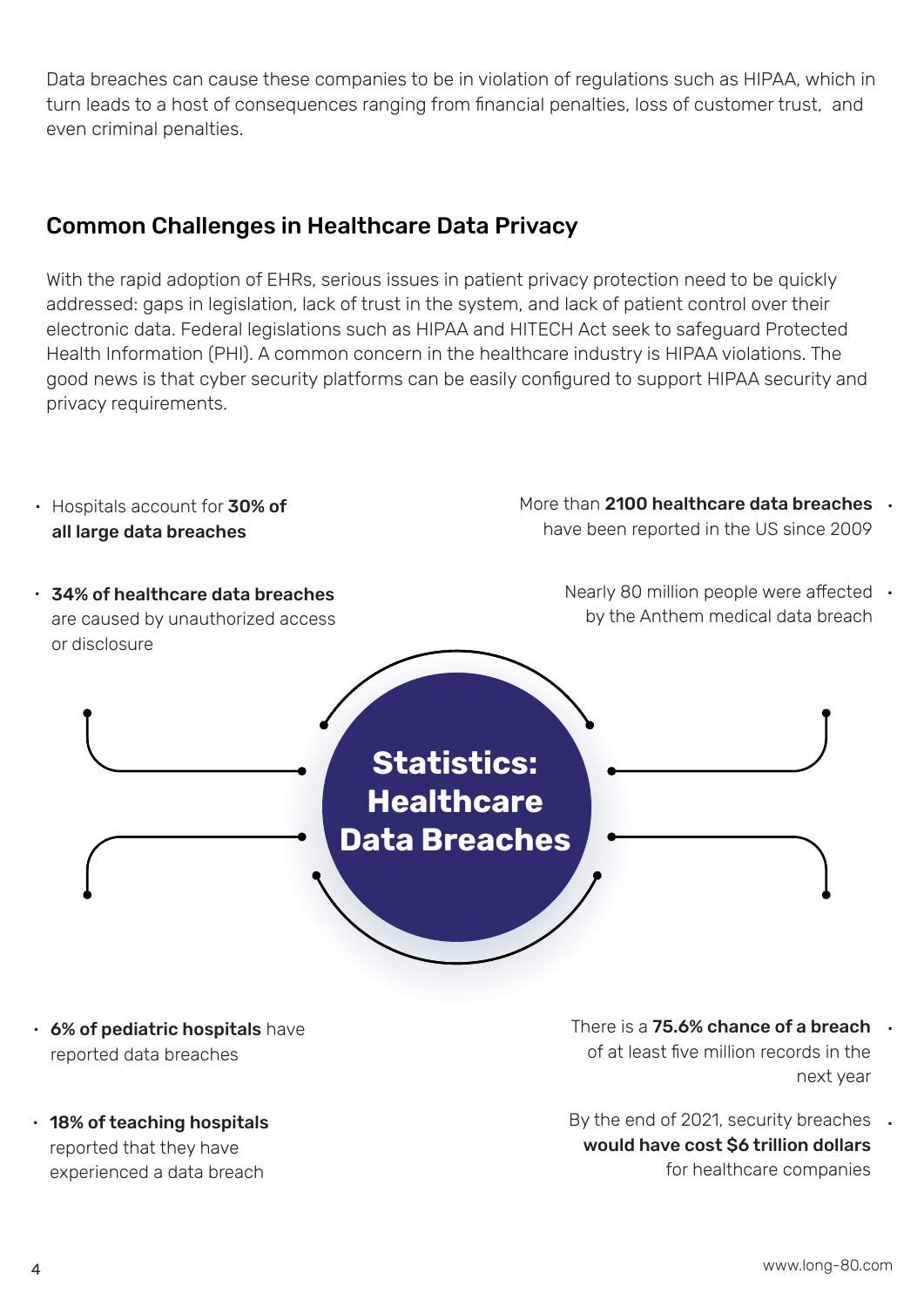# Data Protection and Privacy Framework

## Why it Matters

#### Builds Trusted Relationships

Increases Trust with Customer Leverages policy as a competitive advantage

#### Modernizes Systems

Establishes the Foundation for Data Privacy Ensures systems incorporate data protection and privacy measures by design and by default

#### Optimizes Governance

Optimizes Data Management Protects the business, establishes a governance framework, and mitigates compliance risks

#### Performs Continuous Assessment

Understands the Data Privacy Landscape Uncovers any risk in current data protection and privacy systems, processes, and governance

# What you Do

#### Build Trusted Relationships

- Empower user control, preference, and consent .
- **Centralize and goven consent and preferences**
- Power digital experiences across multiple touchpoints

#### Modernize Systems

- Update systems to address regulatory requirements .
- Discover, categorize, and map personal data .
- Enable rectification, retention, blocking, and deletion of personal data .

#### Optimize Governance

- Access, plan, and respond to data privacy requirements .
- Process, plan, and respond to data privacy is
- **Demonstrate compliance and accountability**

#### Perform Continuous Assessment

- Conduct data protection impact assessments .
- ediated and processing in pact accessing<br>Record personal data processing activities
- Evaluate risks for personal data .
- Implement and test data protection and privacy controls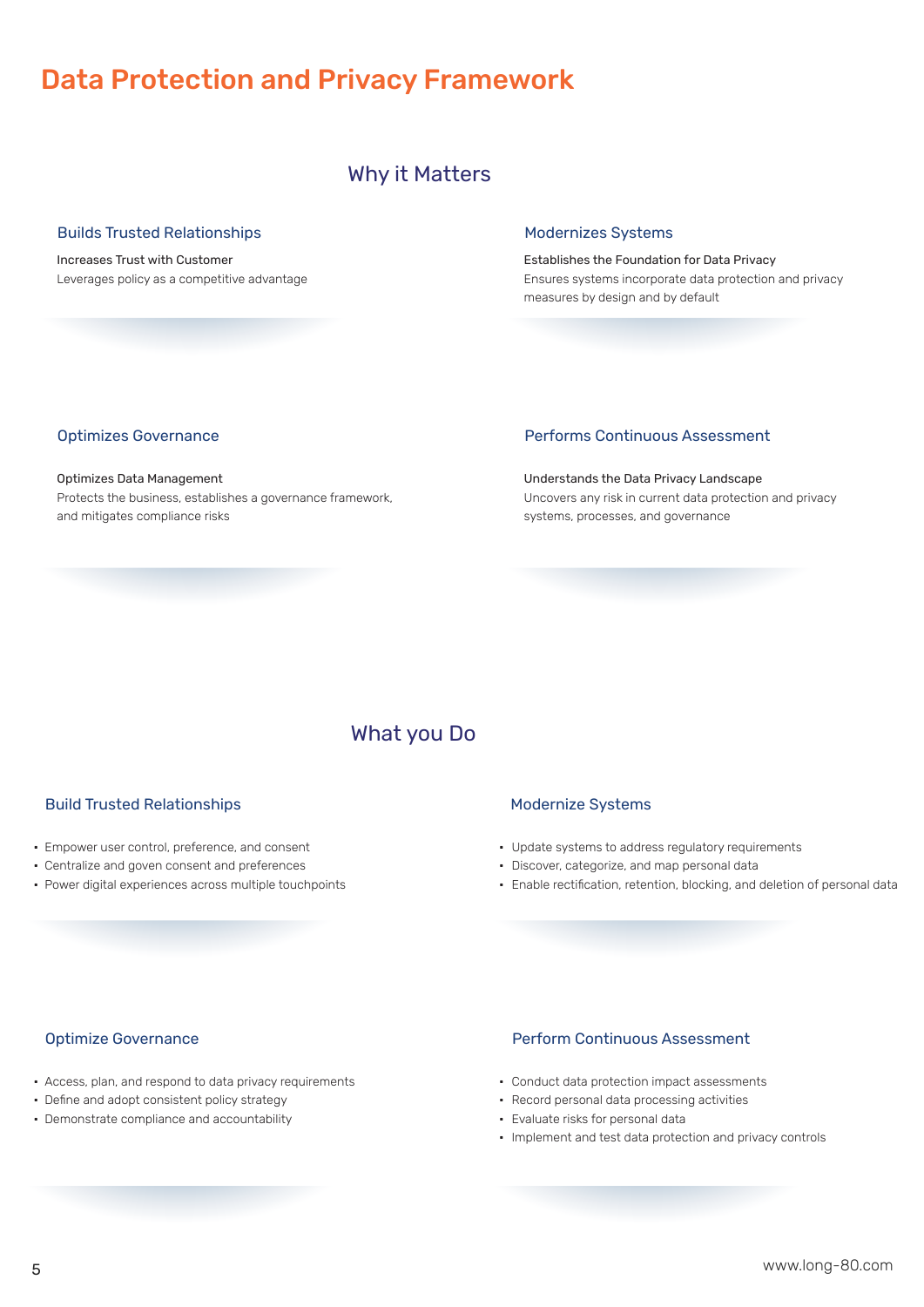# Long 80's Core Data Privacy Services

## Advisory & Consulting

- Data Protection Risk Assessment .
- Data Discovery & Classification .
- GAP Analysis Report .
- Current Security Posture . Assessment
- Audit and Assurance .

## **Governance**

- Data Loss Prevention .
- Data Governance & Analytics .
- Access Governance .



- Our Focus Areas
- . Keeping abreast of privacy regulations & acts
- . Leveraging a combination of AI, Automation, Predictive Analytics, and AIOps solutions
- Design and implementation of controls and responses to protect data, to identify and report . breaches, and to take timely action
- . Delivering reliable and timely privacy risk and compliance, privacy by design, data readiness, impact and risk assessments across business functions and 3rd parties
- Ensuring legitimacy of Data Processing Agreement (DPA)/ Data Transfer Agreement (DTA) in . customer contracts relevant to personal data, vendor risk assessment, data breach response assessment, data breach incident management, and data security controls assurance, with DPOaaS (Data Protection Officer as a Service)

# Long 80's Value Proposition

- Empowerment of the key principles: Transparency, Legitimacy of Purpose, Proportionality .
- Strict adherence to and compliance with data protection laws & regulations .
- Anonymization & Pseudonymization to enable data analytics .
- Dedicated certified privacy specialists with superior contextual knowledge of client environment .
- . Highly effective data breach notification and incident management
- . Data Privacy Office (DPO) with standard templates, playbooks, and guidelines
- . Dedicated Data Privacy Officer (DPO) as intermediary between the organization and regional supervisory authorities

Management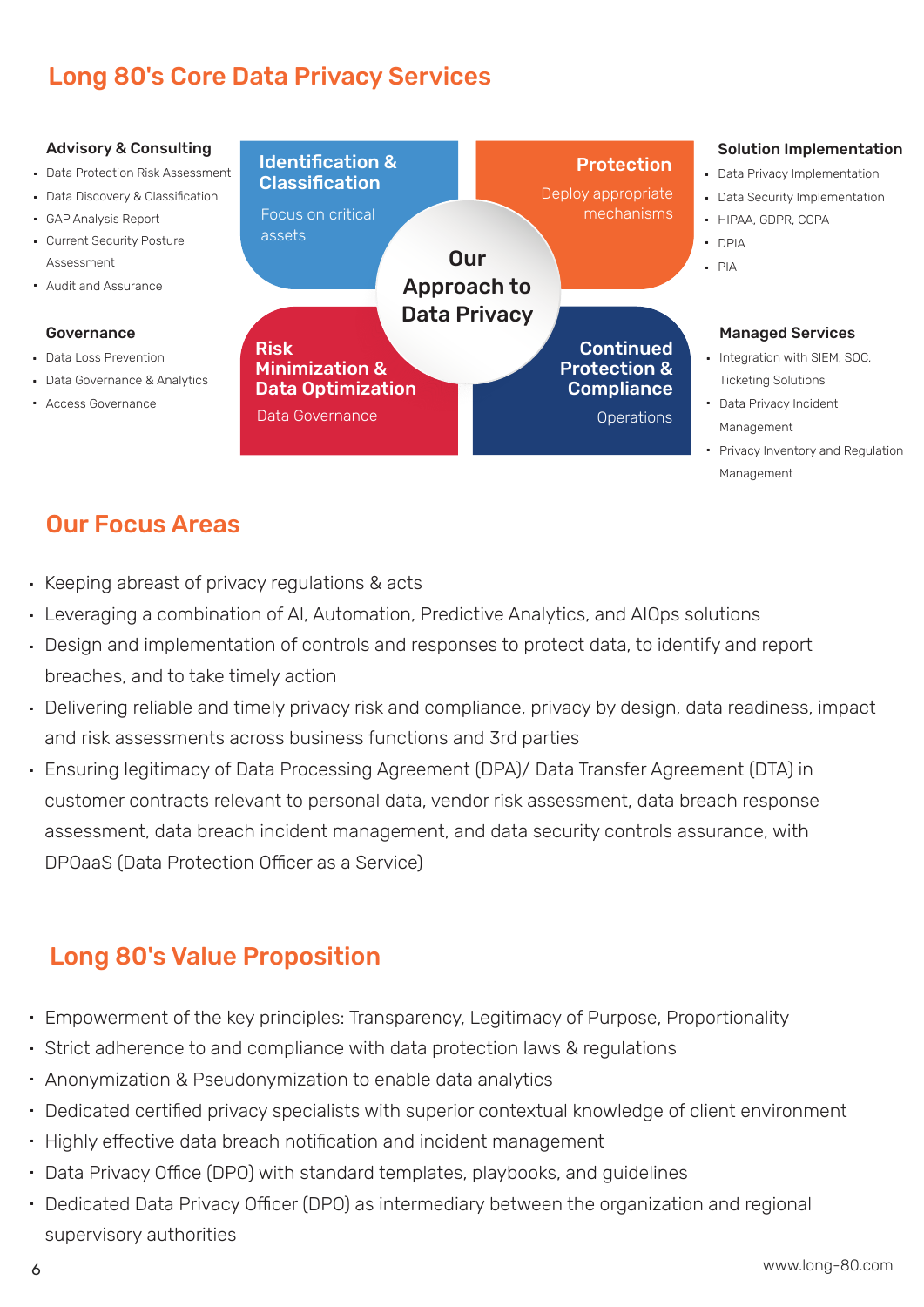# Success Stories across the Healthcare Continuum

## Ensuring HIPAA compliance for a leading healthcare provider

- Performed risk assessment and benchmarked internal controls against HIPAA requirements . and security best practices
- Ensured proof of HIPAA compliance and reduced risk of breach .
- Automated remediation, visibility, and protection of data .

## One of the largest health and human services agencies in the U.S., with a 140+ year history

- Benefitted from ~1.6M annual savings in cost of safeguard
- Expanded IoCs to block healthcare & other adversaries .
- . Increased ability to predict threat landscape & scale security initiatives
- . Handled emerging threats rapidly through unified view of entire digital estate

## One of the busiest hospitals in NY servicing more than 1 million outpatients each year

- Expanded IoCs to proactively block nation/state sponsored & healthcare/HDO specific attacks .
- . Increased ability to predict threat landscape & scale security initiatives



## Our Differentiators

- Empowerment of the three pillars People, Process & Platform
- Diverse industry experience in frontline security operations
- Strong references for Consulting and Managed Services
- Security services powered by AI & Automation
- Product & technology-agnostic security consultants & analysts
- HIPAA, PCI-DSS, ISO industry certifications
- Consistently recognized by Analyst firms like Everest, for IT Security